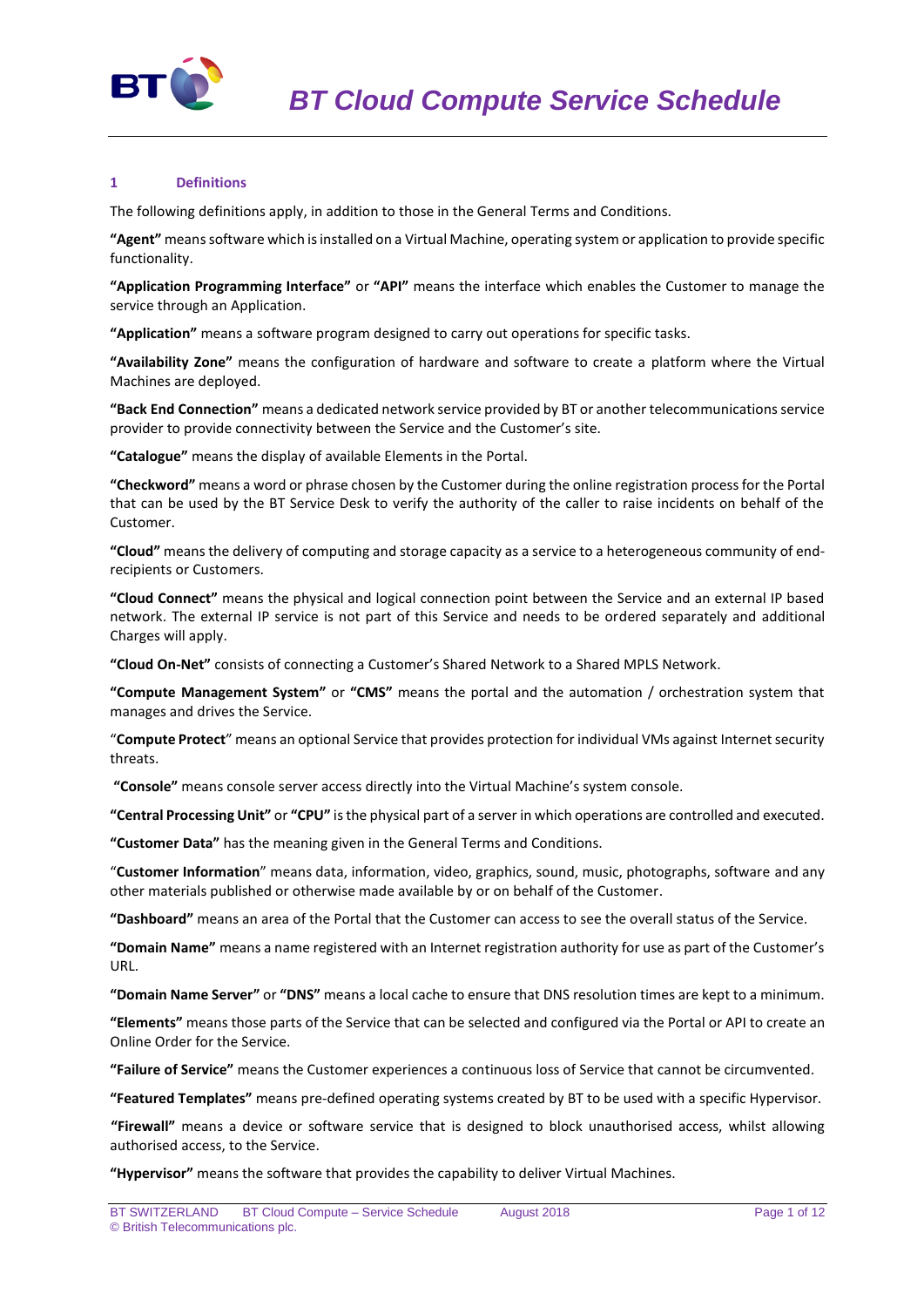

**"Incident"** means an incident which is not part of the standard operation of a Service and which causes, or may cause, an interruption to, or a reduction in the quality of that Service.

**"Incident Repair Service"** means the fault service set out in this Service Schedule.

**"Internet Protocol"** or **"IP"** means a protocol that was designed to interconnect networks and is part of a suite of protocols known as TCP/IP, where "TCP" means transmission control protocol, a reliable connection-based protocol.

**"Isolated Network"** means a virtual network that can be attached to a cloud server. It keeps a cloud server separate from other networks or the internet, or both.

**"ISO"** is the abbreviation for "International Organization for Standardization".

**"Load Balancing"** means the load balancing of incoming Internet requests between all Virtual Machine in a group, on a least connection, round robin or source IP basis.

**"Multi-Protocol Labelling Switching"** or **"MPLS"** means a virtual private network service which can be purchased from BT.

"**Month**" means a calendar month.

**"My Templates"** means a Template that has been created for a single User account.

**"Network Time Protocol"** or **"NTP"** means a feature that enables the Customer to synchronise its servers with the central network Internet time.

**"Online Order**" means a Customer request for the Service. The Online Order is only available online via the Portal or API, in accordance with the process outlined in Clause 3.

**"Operating System"** means a set of software that manages computer hardware resources and provides common services for computer programs.

**"Planned Maintenance"** means any work that is planned in advance to be carried out by BT or on its behalf that causes the Service to be suspended.

**"Portal"** means the Compute Management System and the graphical user interfaces of the individual services made available via the Compute Management System.

**"RAM"** is the abbreviation for "random access memory and means the virtualised memory available to a Virtual Machine.

**"Service Desk"** means the facility provided by BT to handle enquiries and administration for the Service.

"**Service Level**" means the level of Service which is applicable to the Service, as set out in Clause 24.

**"Service Operational Data**" means all personal data provided by the Customer to BT which is operationally required for BT in order to contact the Customer for the provision of the Services and/or Products such as email addresses, contact names, site addresses, telephone and fax numbers.

**"Shared MPLS Network"** means a service where bandwidth is shared amongst customers so it depends on the traffic at any given time as to how much bandwidth a particular customer will get.

**"Snap Shot (Backup)"** means a copy of Customer Data in the Storage environments at a point in time.

**"Storage"** means storage for recording and storing information and data.

**"System Administrator"** means a person named by the Customer to be the Customer's point of contact with BT for matters relating to the management of the Service.

**"Template"** means a reusable configuration for Virtual Machines.

**"Utility Rate Card"** means information available via the Portal that shows the Charges for the Elements of the service on an hourly basis.

**"Uniform Resource Locator"** or **"URL"** means a locator, which is the full address for the Customer's website.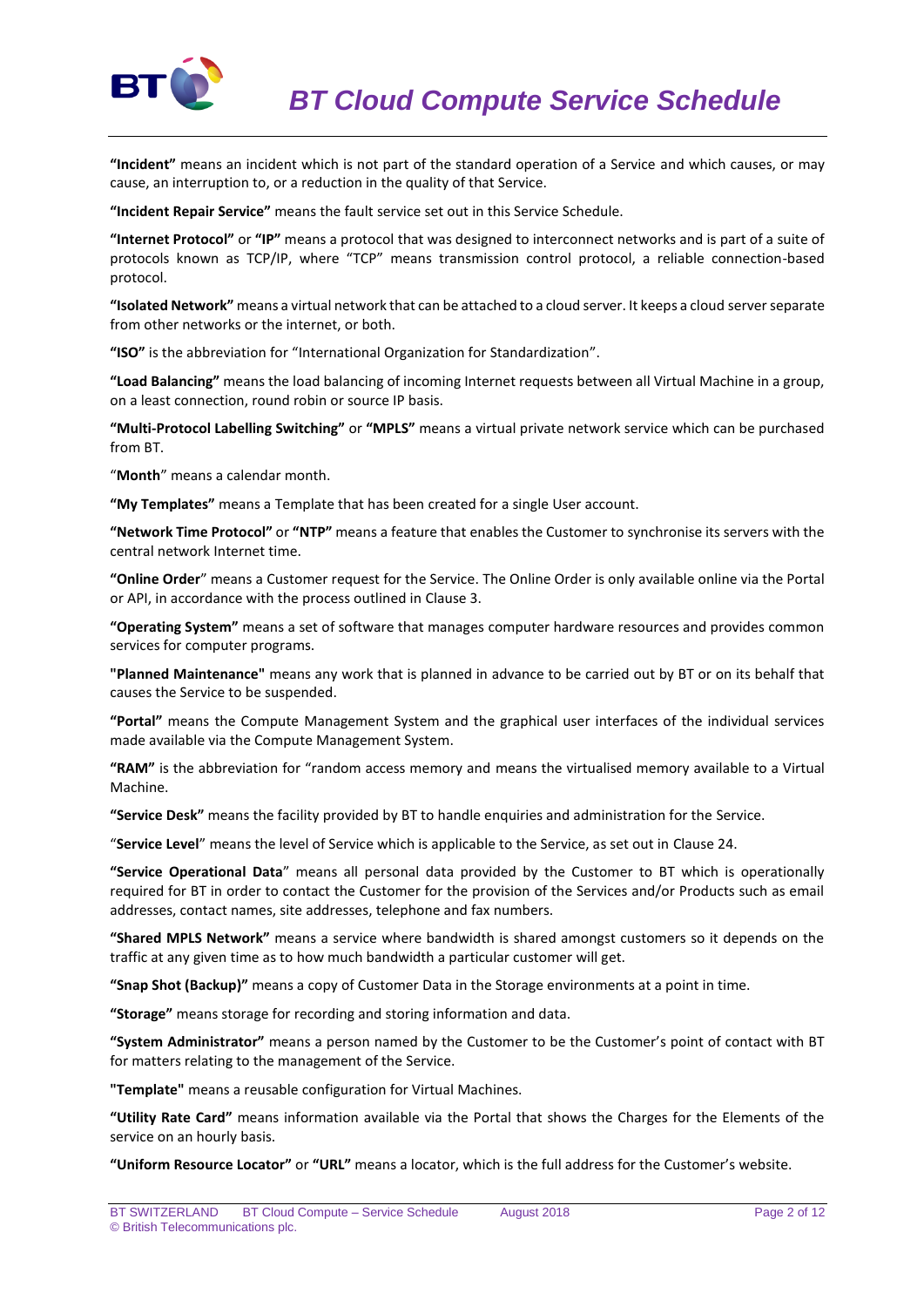

**"User ID"** means the identification number provided to the Customer by BT for the purposes of security in the provision of the Service.

**"Virtual Machine"** or **"VM"** means a self-contained operating system that functions as a separate server.

**"VM Snapshot"** has the meaning given in Clause 4.15.

### **2 Service Summary**

BT Cloud Compute is a Cloud based service providing the Customer with a self-service capability to browse, select, provision, and manage virtual infrastructure including a Virtual Machine, network, Storage and security.

## **3 Service Components**

- 3.1 The Service comprises access to a Portal (including a catalogue to select the Elements of the virtualised infrastructure) and Availability Zones in which to deploy the Virtual Machine.
- 3.2 The Availability Zone is the platform where the Customer's Online Order is deployed. Once the Customer selects the Elements they will be automatically provisioned within the Customer's chosen Availability Zone.
- 3.3 Elements within the Catalogue show the options available to the Customer when completing the Online Order. As the Service evolves and the number of Availability Zones increases, the number, type and detailed specifications of the Elements will vary and may be updated by BT.
- 3.4 The Customer may subsequently add to and/or remove any Elements it has ordered via the Portal, using the Online Order.
- 3.5 The Portal will show the up-to-date list of available Elements and Availability Zones. The Portal will show the prevailing Charges for Elements.

## **4 Service Elements**

The following Elements may be available within an Availability Zone. In some cases multiple Elements may be available within the same Availability Zone:

#### **4.1 Firewall per Isolated Network**

The Customer may add, delete and/or change:

- (a) access control lists,
- (b) port forwarding rules and
- (c) virtual private networks access (VPN)

### **4.2 Network**

- 4.2.1 The standard network service used by BT to deliver data to and from the Service is the Internet.
- 4.2.2 The Customer may order additional BT (or other licensed operators) networks but these need to be ordered separately from the Service and are subject to separate conditions and Charges. Additionally, a Cloud Connect or Cloud On-Net service as set out in Clause 5 will be required and should be ordered through the Portal.

## **4.3 Internet**

4.3.1 All Internet service usage (data in and out) is charged at the Utility Rate Card which is displayed in the Portal. Internet service usage Charges are charged for data usage in and out of the Service. Data transfer speeds may vary.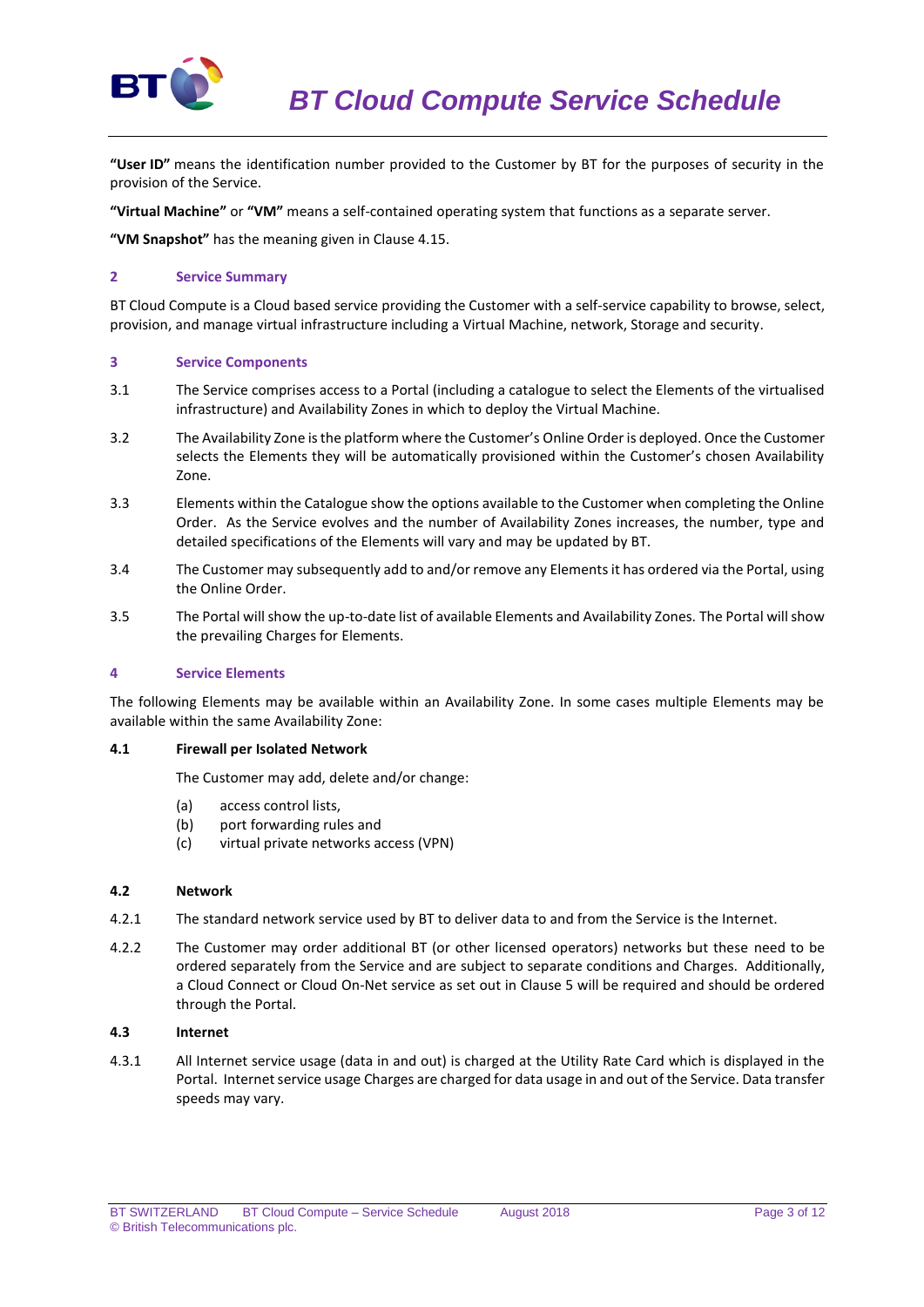

- 4.3.2 The Customer acknowledges that:
	- (a) the Internet is independent of the Service and BT has no responsibility for provision of the Internet; and
	- (b) use of the Internet is solely at the Customer's risk and subject to all applicable laws. BT has no responsibility for any information, software, services or other materials obtained, downloaded, shared and transmitted by the Customer using the Internet.

## **4.4 Load Balancing**

- 4.4.1 The Service supports creation of a load balanced groups of Virtual Machines with the choice of the following load balance options:
	- (a) Round Robin
	- (b) Least Connection
	- (c) Source IP
- 4.4.2 Load balancing is performed at the public IP Address level and therefore all Virtual Machines will share the same IP address. Additional Virtual Machines outside of the load balancing group are subject to additional public IP Addresses (which must be ordered separately) and any additional applicable Charges.

## **4.5 IP Addresses**

- 4.5.1 A single public IP address is deployed per Online Order for those Elements that require public IP addressing. Following deployment the Customer may request additional IP Addresses which will be subject to a separate Online Order and additional Charges.
- 4.5.2 IP addresses allocated to the Customer are only for use in connection with the Service. All title and rights in those IP addresses, including the right to recover or change such IP addresses, belong to BT or its applicable suppliers and BT cannot transfer any title or rights in any IP address to the Customer. The Customer cannot sell or agree to transfer them to anyone else. On the termination of the Agreement or the Service, for any reason, the Customer must immediately cease using the IP addresses.

## **4.6 Virtual Machine**

- 4.6.1 The Service enables the Customer to self-provision their virtual infrastructure through the use of the Portal or an API. Using the Portal, the Customer selects the Elements it requires in order to provision the Virtual Machine. The Catalogue specifies the Elements that are available to create the Virtual Machine. The following standard Elements are available in order to create a Virtual Machine:
	- (a) Operating System via a Template or ISO;
	- (b) Compute components vCPUs, vRAM, C drive / root storage etc. ;
	- (c) Additional storage;
	- (d) Affinity rules;
	- (e) Network.
- 4.6.2 Other Elements are available after the Virtual Machine has been created.

## **4.7 Hypervisor**

The Service can support a number of different Hypervisors. The Hypervisor which is used will depend on the Availability Zone selected by the Customer. The Hypervisor provides the capability to deliver a Virtual Machine.

## **4.8 Operating System**

In order to build the Service the Customer must first select the Operating System for the Virtual Machine being created. The Operating Systems are presented to the Customer as templates. The choices available are dependent upon the Catalogue and are defined as "Featured Templates", "My Templates", and "ISOs" (ISO Images). With the exception of Microsoft Operating Systems, the Customer is required (where appropriate) to provide a valid license key, obtained from the software vendor or software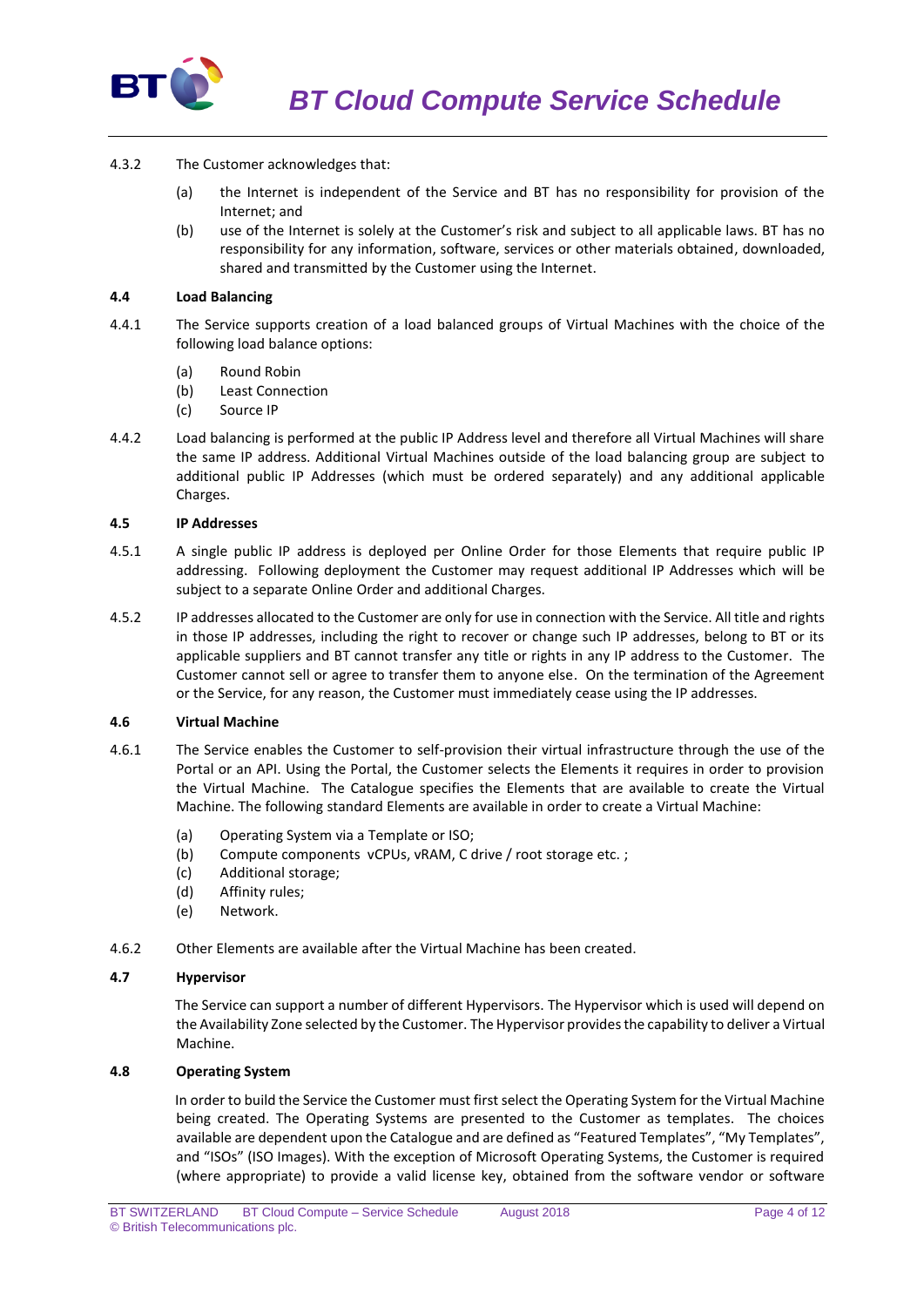

vendors representative. Featured Templates represent pre-defined Operating Systems created by BT and vary dependent upon Hypervisor compatibility. The choice of Operating Systems will be displayed for the Customer to select.

## **4.9 My Templates**

"My Templates" are templates that have previously been created or uploaded by the Customer and saved. They may have been originally created as "Feature Templates" and then saved by the Customer or previously created by the Customer by uploading their own template or directly from an ISO image.

## **4.10 ISO Images**

Where a particular Operating System is not shown within Featured Templates but required by the Customer, the Customer can create one from an ISO image.

## **4.11 Virtual Machine Type**

The Customer will select a Virtual Machine from the Virtual Machine attributes displayed within the Catalogue. A build consists of a number of processors, amount of RAM, C: drive / root storage. To increase or decrease the size of the Virtual Machine (in terms of CPU and RAM), the Customer must either build a new Virtual Machine or modify the current Virtual Machine via a separate Online Order. This process is simplified as the existing server can be copied and either saved as a Template or reinstalled on to a larger (or smaller) Virtual Machine as required.

# **4.12 Storage (C: / root)**

- 4.12.1 The Virtual Machine will include storage allocation, a C:/ root drive where the Operating System will reside.
- 4.12.2 Additional Storage may be added in the form of additional drives. A number of different size drives are made available with an option for a Customer defined disk. Additional disks can be added and are subject to a separate Online Order and additional Charges

## **4.13 Common Services**

If required, BT can supply Domain Name Server (DNS) for DNS lookup only and Network Time Protocol (NTP). These items are included in the Charges for the Service.

### **4.14 Snap Shot (Backup)**

- 4.14.1 Snap Shots provide back up for the Service. The Customer may take a point in time "copy" of the VM disk volumes.
- 4.14.2 Snap Shots are defined per Virtual Machine disk volume and can be manually initiated or scheduled as required by the Customer. The Customer may define how often and when a Snap Shot is taken or instantly take a Snap Shot when required.
- 4.14.3 Each Snap Shot is a copy of the disk volume stored within the same data centre environment as the original Customer Data.
- 4.14.4 Snap Shots will be listed within the same area as the requests and can be restored by selecting the desired snap and selecting restore.
- 4.14.5 The number of Snap Shots held within the system is set based on the schedule chosen for those Snap Shots. When the maximum number is reached as defined by the schedule then the Snap Shots are deleted based on a first in first out basis. If a manual Snap Shot is taken not using the schedule then this Snap Shot will be held until the Customer deletes it or the Service is terminated.

#### **4.15 VM Snap Shot**

4.15.1 A VM Snap Shot will record the state and data of a VM at a particular point in time, so the same state can be returned to repeatedly if required. The VM Snap Shot is not a copy of the VM's disk volume but a change log file from the moment in time when the VM Snap Shot was taken.

#### 4.15.2 The Customer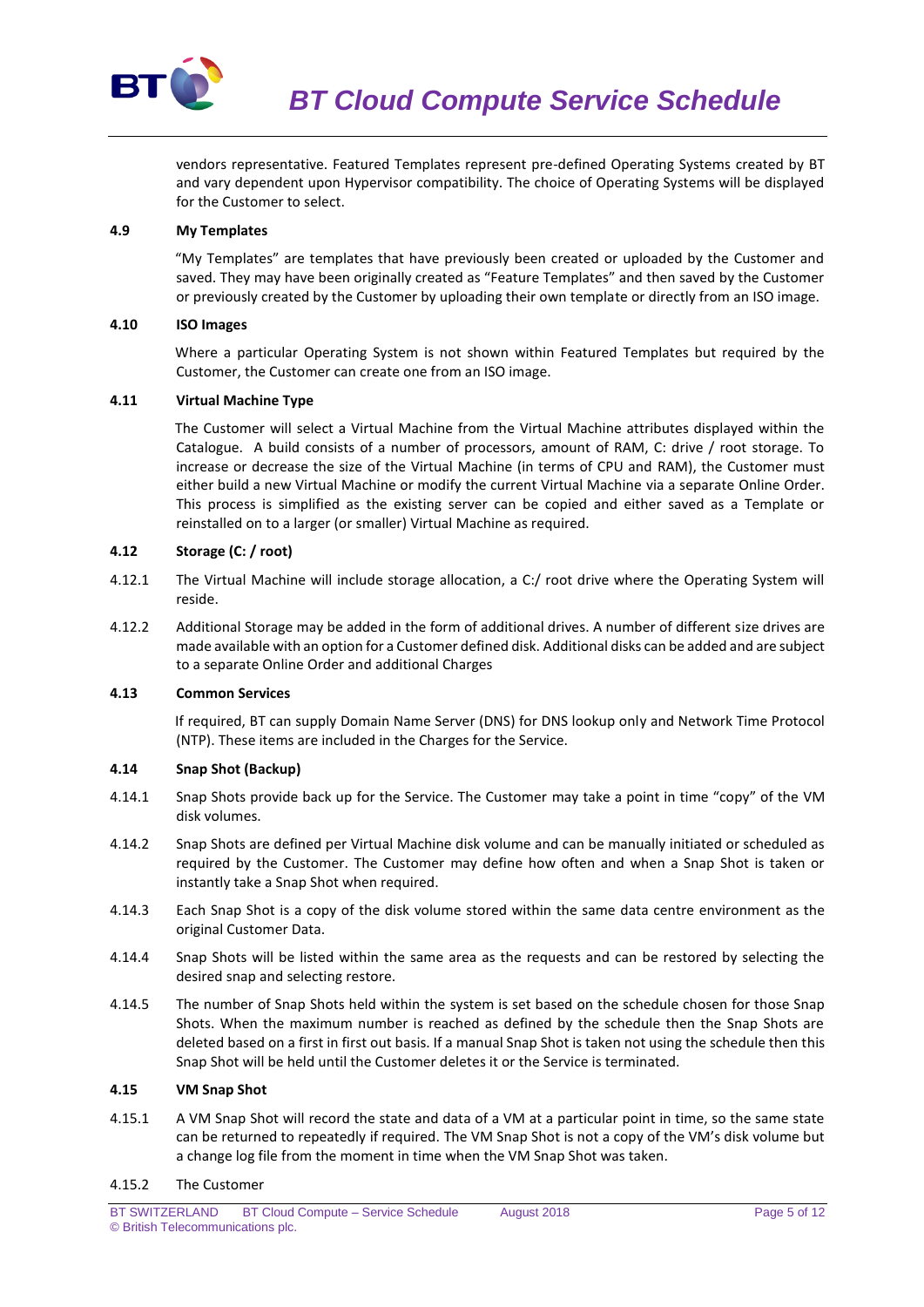

- (a) may take a Snap Shot of a VM at any time and revert to that Snap Shot at any time.
- (b) may take a maximum of three (3) VM Snap Shots per VM;
- (c) will delete a VM Snap Shot before a new one may be taken, once the maximum number is reached;
- (d) will not use a VM Snap Shot as a backup service; and
- (e) will remove a VM Snap Shot when it is no longer required in order to minimise its effect on the performance of the VM.

#### **4.16 Compute Protect**

As protection for individual VMs against Internet security threats the Customer may order Compute Protect as optional Service. Compute Protect is subject to separate terms to be accepted on the Portal when ordering this Service.

#### **5 Back End Connection**

- 5.1 A Back End Connection is the connection of a WAN service to the Service. The WAN connection can be a physical network connection provided by BT (or another licensed operator) or a connection from another BT platform delivered within the same data centre. The connectivity between the Back End Connection and this Service is achieved through Cloud Connect or Cloud On-Net. Cloud Connect provides the ability to connect the Service to external IP services through the provision of an external connection / port. Cloud OnNet represents a shared Global MPLS service delivered by BT directly to the Service for which different bandwidth options are made available through the Portal for the Customer to purchase.
- 5.2 A Back End Connection and the connectivity to the external IP service via Cloud Connect or Cloud On-Net is not part of the Service and must be ordered separately by the Customer and is subject to separate conditions and Charges.

## **6 Commencement and Term**

- 6.1 The Agreement is effective once the Customer submits an Online Order on the Portal.
- 6.2 The Service will commence on the Operational Service Date.

#### **7 Technical Requirements**

The Customer is required to have Internet access, all computer hardware, software and telecommunications equipment and services necessary to access and use the Service.

#### **8 BT Service Management Boundary (SMB)**

BT's responsibility for the Service is for the management of the Elements in the combination ordered by the Customer but the Operating System is outside the SMB unless specifically described within the Catalogue. BT will have no responsibility for the Service (including any responsibility to meet any Service Levels) outside the Service Management Boundary.

### **9 Ordering Process**

- 9.1 The Customer is responsible for opening an account with BT to gain access to the Portal to enable online ordering.
- 9.2 On receipt of an Online Order BT will configure the Service as defined by the Customer. Once the Online Order is configured the OSD occurs and the Customer can start using the Service.

#### **10 In Life Management**

The Portal operates a Dashboard that allows the Customer to see how many Virtual Machines are running, and Storage and networks provisioned.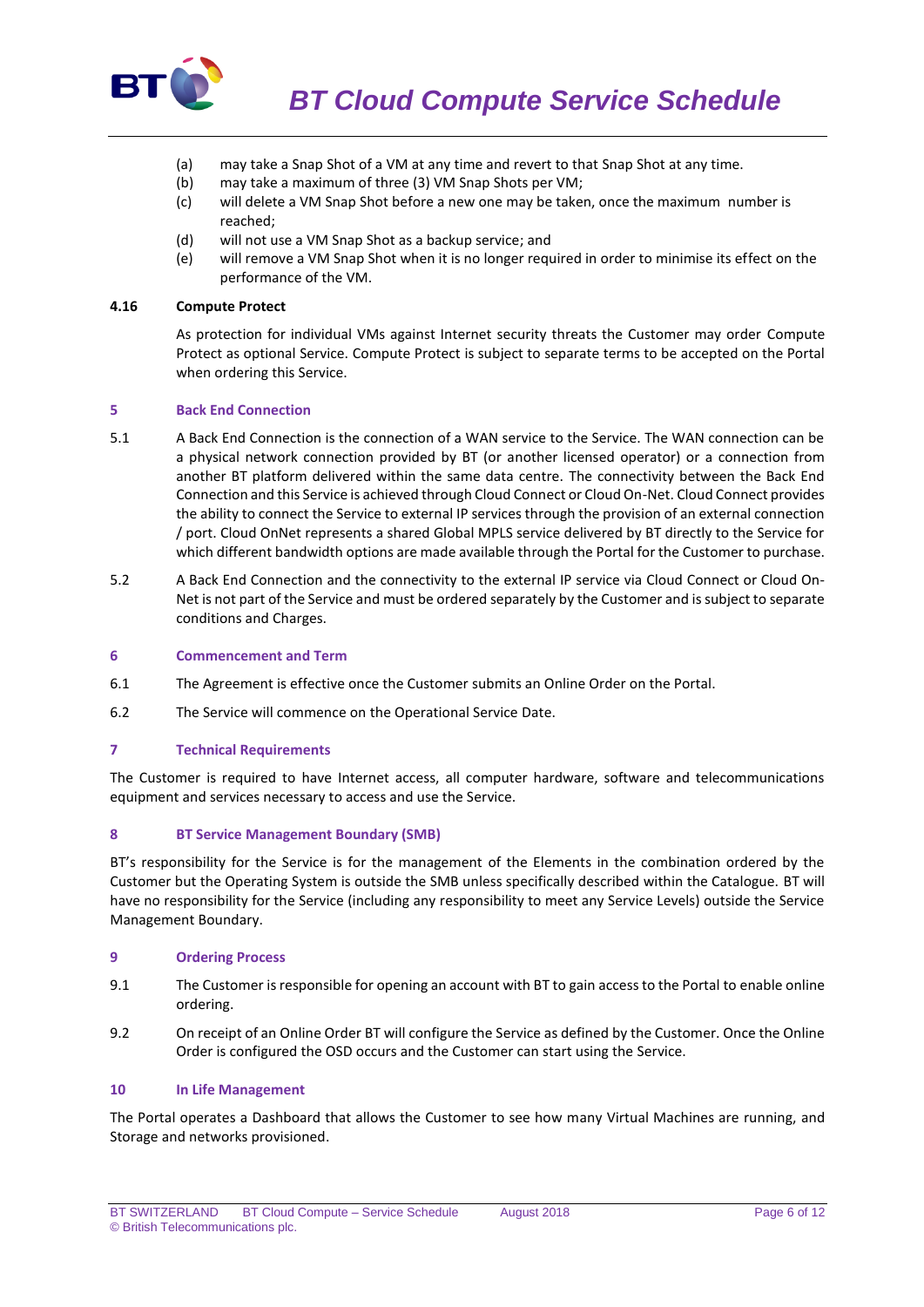

## **11 Virtual Server Management**

The Customer may select an individual Virtual Machine and stop, start or restart the Virtual Machine using the Dashboard. The status of the Virtual Machines will be shown on the Dashboard as "running" and "stopped" Virtual Machines. In addition the Customer can gain Console access to each of the individual Virtual Machines and/or create a remote management connection to the Virtual Machine in order to carry out administration functions.

## **12 Firewall Management**

In order for the Virtual Machines to be accessible by the Customer over the Internet, the Customer is responsible for ensuring they set up Firewall access list and port forwarding rules.

## **13 Reporting**

Virtual Machine utilisation reports are provided within the Portal showing the CPU and RAM utilisation of each Virtual Machine.

#### **14 Service Management**

## **14.1 Service Desk Support**

BT will provide a Service Desk operating 24 hours per day, seven days per week, including national, public or bank holidays, which will receive and record Service incident reports from the Customer.

#### **14.2 Incident Repair Service**

- 14.2.1 If BT detects, or if the Customer reports an Incident to the Service Desk, BT will respond to the Incident without undue delay. BT will perform tests to determine the cause of the Incident, and will notify the System Administrator by telephone or e-mail.
- 14.2.2 The Service Desk will keep the Customer updated at regular intervals until the Incident is resolved.
- 14.2.3 BT will raise additional Charges for work performed and money spent to addressincidents resulting from Service failures caused by the Customer on a time and material basis at the prevailing Charges.
- 14.2.4 If the Customer asks BT to perform any additional work this will be subject to prior written agreement between the Parties and additional Charges will apply.

#### **15 Planned Maintenance**

The Customer acknowledges and accepts that occasionally BT may have to carry out routine or emergency maintenance, updates and other procedures for reasons of health, safety, security or otherwise to protect the Service, and which may cause a disruption to the Service, ("Planned Maintenance"). BT will provide the Customer with as much prior notice as practicable with respect to Planned Maintenance.

#### **16 Service Updates**

BT may make updates to the Service from time to time provided that such updates do not materially decrease or impair performance of the Service.

## **17 Security**

- 17.1 The Customer is responsible for the security and proper use of all User IDs, Checkwords and passwords. BT reserves the right to suspend access to the Service at any time if BT has reason to believe that there is, or is likely to be, a breach of security or misuse of the Service. BT will notify the Customer as soon as possible after it has done so.
- 17.2 The Customer must immediately inform BT if there is any reason to believe that a User ID, password, or Checkword allocated by BT has, or is likely to, become known to someone not authorised to use it or is being, or is likely to be, used in an unauthorised way.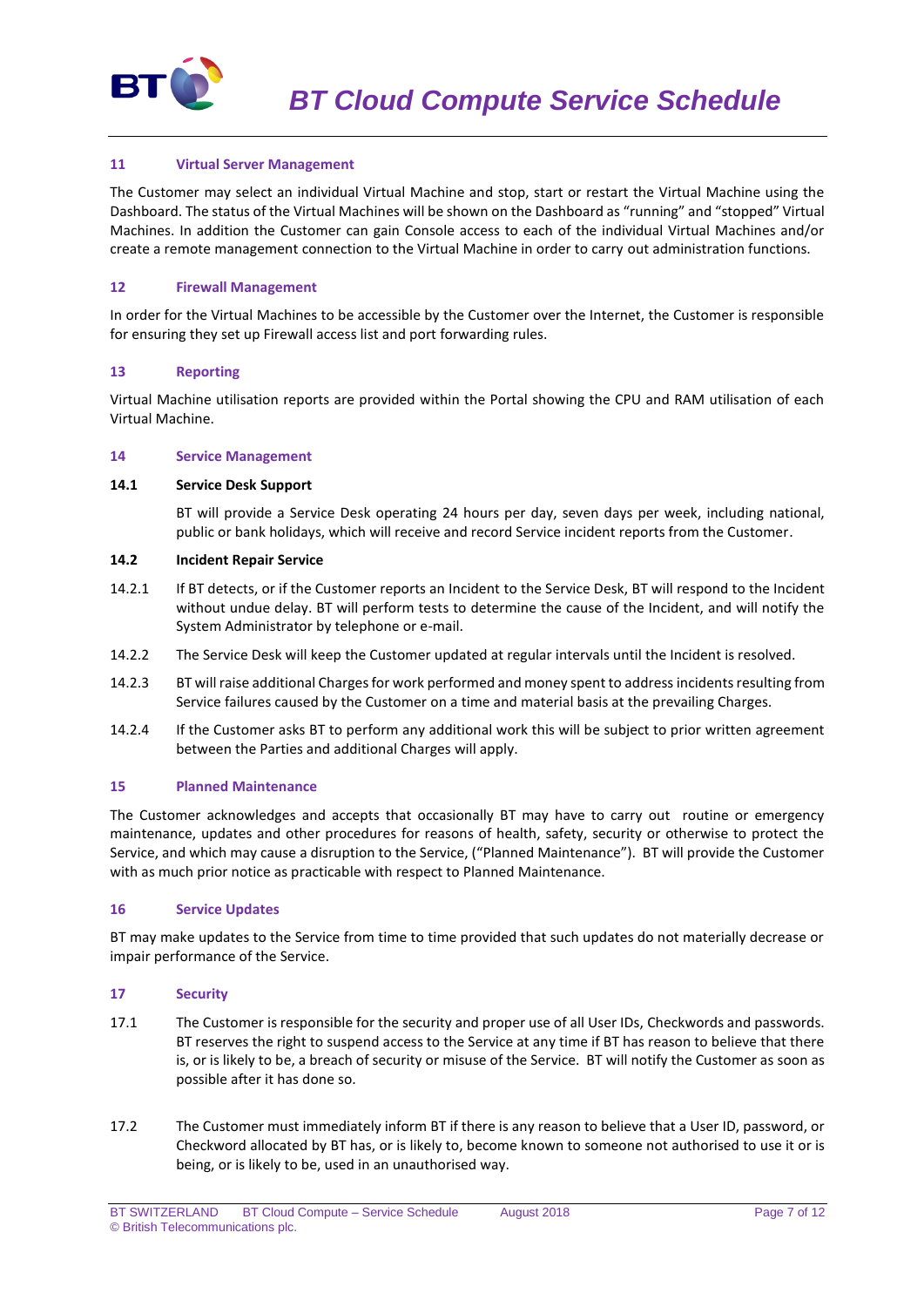

- 17.3 BT reserves the right to require the Customer to change any or all of the Checkwords or passwords associated with the Service and used by the Customer in connection with the Service.
- 17.4 The Service is delivered within a secure BT data centre with a security policy for the protection of Site, infrastructure and network. Although BT will use reasonable care and skill in carrying out its obligations under this Agreement in accordance with BT's security policy, it is not possible to guarantee that all instances of fraud, misuse, unwanted or unauthorised activity or access to the Customer's Information will be prevented or detected. Whenever BT becomes aware that security has been compromised, BT will take actions in order to limit any further occurrences of fraud, misuse, unwanted or unauthorised activity or access to the Customer's Information. Nevertheless, BT accepts no liability for any such incidents, or for any loss or damage suffered by the Customer. The Customer shall therefore take responsibility for the security of the Customer Information, Content and application of security policies designed to prevent unwanted or unauthorised activity or access to the Customer's Information.

## **18 Processing of Personal Data**

- 18.1 BT or its sub-processor will Process the Customer Personal Data for the BT Cloud Compute Service as set out in this Schedule for as long as BT provides the BT Cloud Compute Service and for as long as BT may be required to Process the Customer Personal Data in accordance with applicable law. Any personal Data that may be collected and processed by BT (including payment data) is subject to the data protection provisions as set in the General Terms and Conditions.
- 18.2 The nature and purpose of the Processing of Customer Personal Data by BT includes for:
	- billing and invoicing; and
	- incident response and escalation.
- 18.3 The types of Customer Personal Data Processed by BT or its sub-processors or the Customer may be:
	- website or IP address:
	- name;
	- address:
	- telephone number;
	- email address;
	- job title;
	- company name; and
	- contact records.

This list is not exhaustive as the Customer will specify what Customer Personal Data is Processed.

- 18.4 The Customer Personal Data may concern the following categories of Data Subjects:
	- Customer employees:
	- Customer's customers or third parties; and
	- any Data Subject (as controlled by the Customer).

This list is not exhaustive as the Customer will specify what Customer Personal Data is Processed.

- 18.5 BT may also send the Customer additional information concerning the Service, or related services. This information will typically be sent to the Customer Contact, involved in the procurement or management of the Service.
- 18.6 BT will have no access to the Customer Information stored by the Customer.
- 18.7 The location and access points of the Customer Information are defined by the Customer and as such the Customer needs to ensure compliance with relevant laws and regulations.
- 18.8 BT will not change the country where the Customer Information resides without providing notice to the Customer, unless required to do so in order to comply with applicable laws and regulations.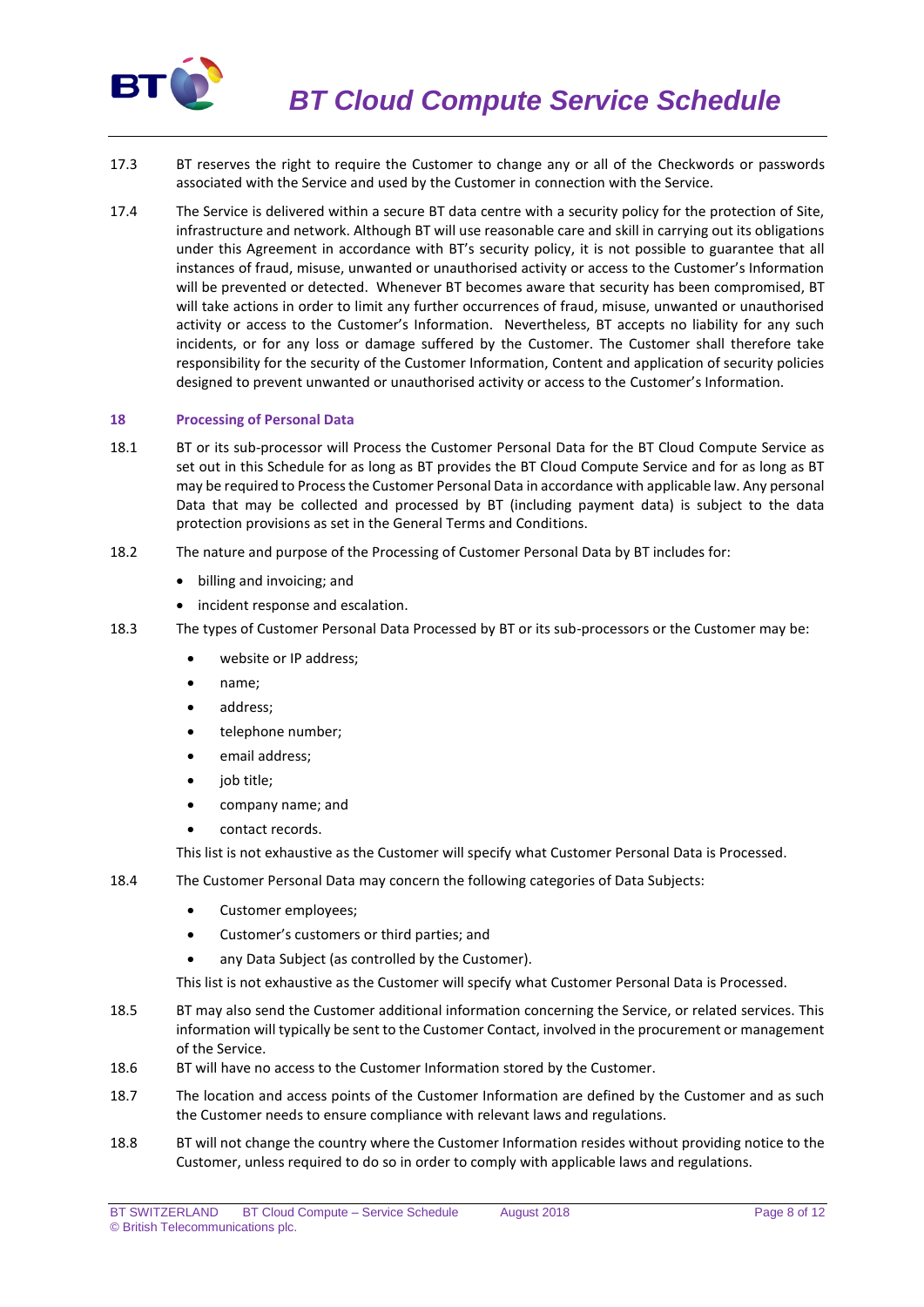

#### **19 The Customer's Responsibilities**

- 19.1 The Service does not provide the Customer with any backup software other than that which is provided within the Operating System. If the Customer has ordered the BT Snap Shot Backup Element from the Catalogue BT will provide this Service Element to allow the Customer to backup data. However, the data backed up using this Service Element is entirely the Customer's responsibility and BT does not assume responsibility and/or liability for the quality of such data.
- 19.2 The Customer acknowledges and agrees that use of Snap Shots does not provide complete data protection. If complete data protection is required, the Customer acknowledges and agrees that it is the Customer's responsibility to ensure that it has data replicated or protected through additional means implemented by the Customer separately from the Service.
- 19.3 The Service is provided solely for the Customer's own use including use by Users and the Customer will not assign, resell, reproduce, copy, duplicate, transfer, lease, distribute, display, disclose, trade or otherwise commercially exploit the Service (or any part thereof) for any purpose, or otherwise make the Service available to any third party except Users.
- 19.4 The Customer is solely responsible for any obligation or liability arising out of transactions of any kind entered into between the Customer and any third party accessing or relying on the Service, Customer Information, or third party Information. BT will not be a party to, or in any way responsible for, any transaction between the Customer and any third party.
- 19.5 The Customer is responsible for the creation, design and maintenance of all Customer Information.
- 19.6 The Customer will ensure that the Customer Information and any third party Information does not include any information or material, which could be illegal or could lead to a legal dispute.
- 19.7 The Customer irrevocably and unconditionally agrees to indemnify and keep indemnified and to hold BT, BT Group Companies and their officers, directors and employees harmless against claims, losses, damages, costs, expenses and liability arising from or in connection with:
	- (a) any Customer Information, third party Information or other content or communication sent, provided or stored in connection with the Service;
	- (b) the installation, maintenance or use of any software or other material installed by or on behalf of the Customer;
	- (c) any injury to persons, or damage to the Site or the BT Equipment used for the provision of this Service or other equipment belonging to BT or a third party which is located on the Site, as a result of action taken by or on behalf of the Customer;
	- (d) any actions taken by or on behalf of the Customer with respect to the Firewall; or
	- (e) any breach of confidence or infringement of intellectual property rights.
- 19.8 The Customer is solely responsible for all aspects of Customer Information which are not specifically set out in this Service Schedule as being BT's responsibility.
- 19.9 The Customer is responsible for providing all computer hardware, software and telecommunications equipment and services necessary to access and use the Service, other than as specified as a BT responsibility in this Service Schedule.
- 19.10 The Customer warrants that it is the owner of any domain name they use within the Service, or that it is duly authorised by the owner of, any trade mark or name that it wishes to use as its Domain Name and use as part of its URL.
- 19.11 The Customer must not use a Domain Name or URL that infringes the rights of any person in a corresponding trade mark or trade name or otherwise.
- 19.12 BT reserves the right to require the Customer to select a replacement Domain Name or URL and may either refuse to provide or may suspend the Service if, in BT's opinion the Domain Name or URL is, or is likely to be, offensive, abusive, defamatory, obscene, illegal or otherwise actionable at law.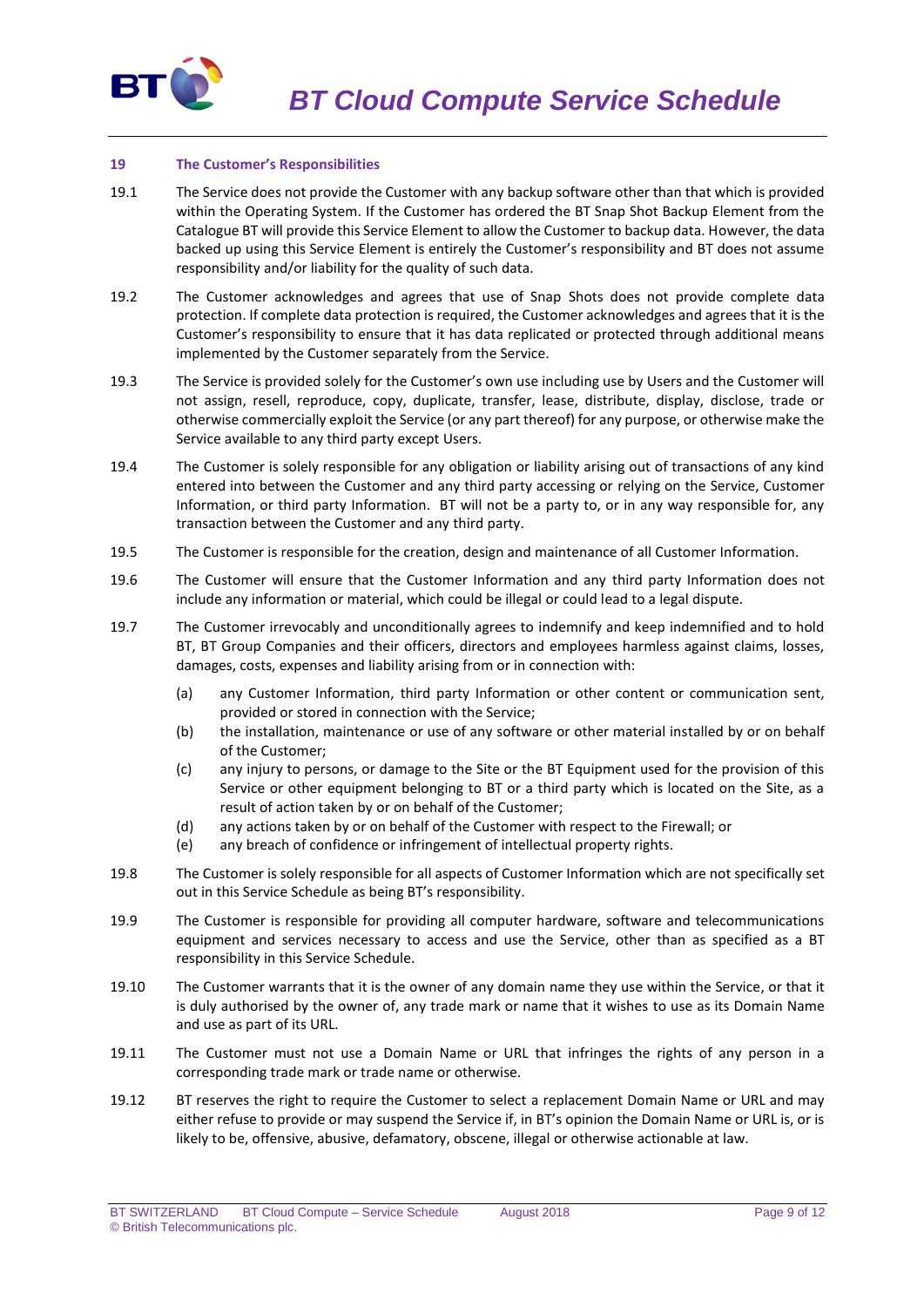

- 19.13 The Customer is responsible for ensuring that the System Administrator will report all service repair incidents using the reporting procedures notified to the Customer by BT, and will be available for all subsequent Incident management communications.
- 19.14 The Customer will comply with the provisions of any Software licences provided with or as part of the Service administer.
- 19.15 The Customer is responsible for ensuring that the System Administrator will report all service repair incidents using the reporting procedures notified to the Customer by BT, and will be available for all subsequent Incident management communications.

#### **20 BT's Acceptable Use Policy**

- 20.1 The Customer is solely responsible for all aspects of Customer Information which are not specifically set out in this Service Schedule as being BT's responsibility. The Customer acknowledges that it has read and agrees to be bound by and to ensure that any Users will comply with this BT Acceptable Use Policy ("AUP") and generally accepted Internet standards.
- 20.2 The Service must not be used:
	- (a) fraudulently or in connection with a criminal offence under the laws of any country where the Service is provided;
	- (b) to send, receive, upload, download, use or re-use any information or material which is offensive, abusive, indecent, defamatory, obscene or menacing, or in breach of confidence, copyright, privacy or any other rights;
	- (c) in contravention of any instructions that BT has given under the Agreement;
	- (d) to cause annoyance, inconvenience or needless anxiety;
	- (e) to send or provide or receive unsolicited advertising or promotional material;
- 20.3 The Customer must not use a Domain Name which infringes the rights of any person in a corresponding trade mark or name.
- 20.4 If the Customer or anyone else, (with or without the Customer's knowledge or approval) uses the Service in contravention of the AUP; or uses the Service in any way which, is, or is likely to be, detrimental to the provision of the Service to the Customer or any other customer and fails to take corrective action within a reasonable period of receiving notice from BT, then BT can treat the contravention as a material breach and as such BT may either suspend the Service or terminate the Service pursuant to the General Terms and Conditions. If Service is suspended it will not be restored until the Customer provides an acceptable assurance that there will be no further contravention.

#### **21 Charges**

- 21.1 Charges for the Service are set out in the Portal.
- 21.2 BT will invoice Charges on or after the dates set out below:
	- (a) One-off Charges on the OSD of the relevant Online Order;
	- (b) Usage or other recurring Charges on the OSD and thereafter monthly in arrears.
- 21.3 Charges for some of the Service are calculated on an hourly basis against the prevailing Utility Rate Card on the Portal. Usage Charges will apply as shown on the Utility Rate Card on the Portal.
- 21.4 The Customer may also purchase monthly allowances for example, CPU hours and /or RAM hours, paid for in advance, which are subtracted from the utility Charges. Any unused allowances will be carried forward to the next invoice. Terminating the monthly allowance will result in the loss of any accrued / residual allowances.
- 21.5 BT may invoice the Customer for Charges for investigating Customer reported Incidents where BT finds no Incident or that the Incident is outside the Service Management Boundary.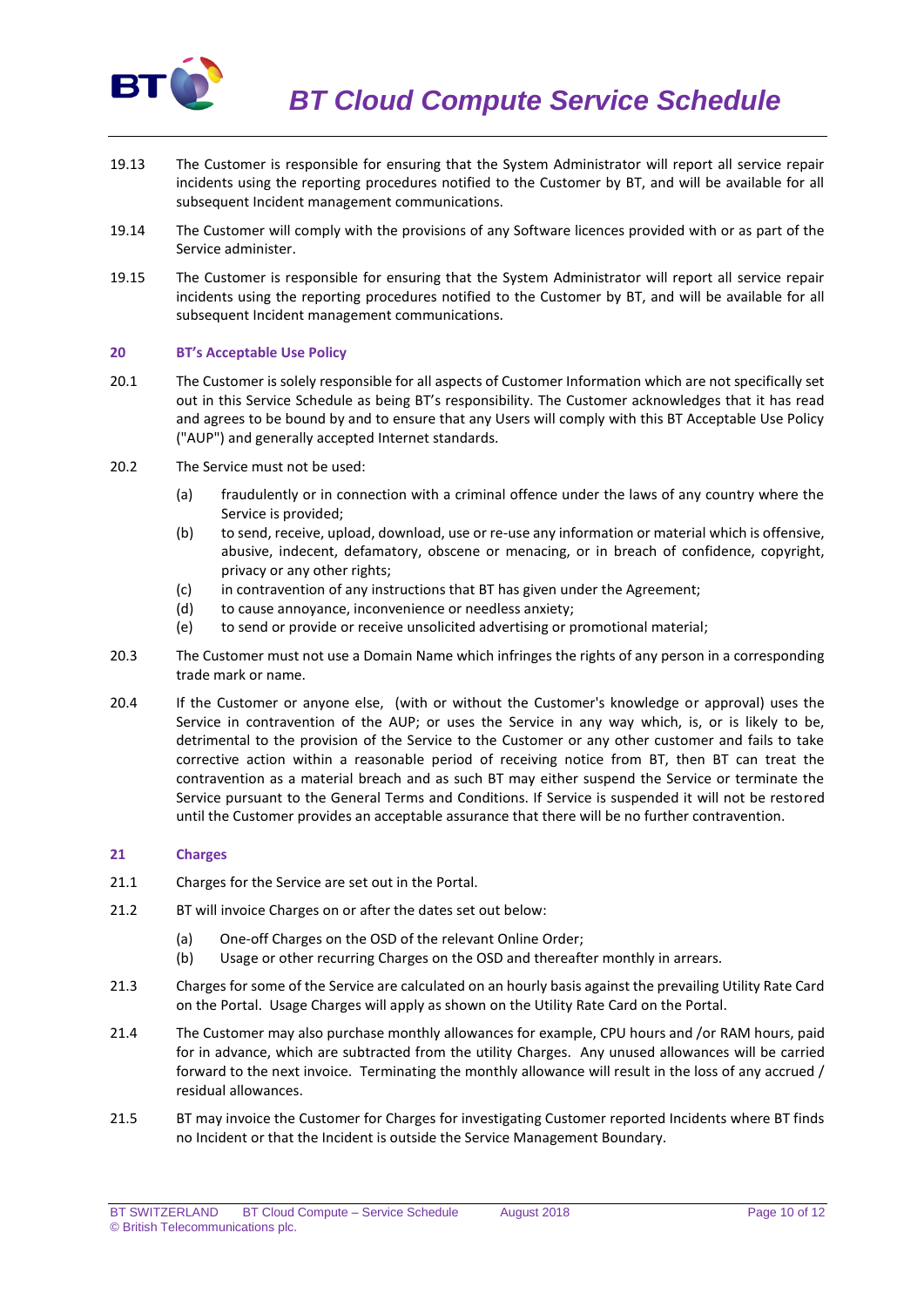

- 21.6 BT may at any time review the Charges for the Service and will provide the Customer with 30 days' prior written notice of any such change in Charges. If the Customer objects to the change in Charges it may exercise its termination rights under this Service Schedule.
- 21.7 Notwithstanding any other provision in the Agreement, BT may delay or bring forward the sending of invoices to coincide with billing cycles from time to time. The Customer acknowledges that the first and last invoice in relation to a particular Service may include Charges due for more or less than one complete billing cycle according to when such Service is connected and/or terminated.

## **22 Termination of Service**

- 22.1 The following Clause will replace and supersede any termination for convenience conditions as set out in the General Terms and Conditions.
- 22.2 The Customer may terminate Elements from the Service or the entire Service via the Portal at any time and without prior notice, provided that the Customer agrees:
	- (a) to pay any outstanding Charges or interest properly due and payable for each Element up to the date of termination; and
	- (b) that there will be no refund of Charges which have been paid in advance.
- 22.3 BT may terminate this Agreement or the Service at any time by giving at least 90 days' notice to the Customer and BT shall during this termination period maintain the level and quality of Services provided by BT until the effective termination date and shall not undertake any actions limiting Customer's ability to migrate the Customer Information.
- 22.4 At the effective termination date the Customer will lose all access to the Service and any portions thereof, including, but not limited to its account on the Portal and the Customer Information stored on the Service. In addition, upon termination for any reason whatsoever, BT will have the right to immediately delete, without notice the Customer Information. Therefore the Customer hereby acknowledges and accepts to have retained copies of its Customer Information or to migrate all its Customer Information before the effective termination date. BT shall not be liable for any loss or damage which may be incurred by the Customer or any third parties as a result of such deletion from the effective termination date.

#### **23 Suspension of Service**

- 23.1 BT may suspend Service(s) or terminate this Agreement immediately on notice to the Customer where the Customer is in material breach of this Agreement and if the breach is capable of remedy, fails to remedy the breach within a reasonable time of being requested by BT to do so.
- 23.2 Where a Service is suspended because the Customer is in material breach of this Agreement, the Customer must pay the Charges for that Service until this Agreement is terminated.

#### **24 Service Level**

- 24.1 BT aims to provide the Service within an availability target of 99.95%. For the avoidance of doubt the Portal is not included within this availability target.
- 24.2 If BT fails to meet the availability target of 99.95% then the Charges for the affected Service will be credited as follows:

| <b>Availability Target</b>                                   | Credit                   |
|--------------------------------------------------------------|--------------------------|
| For every reported instance Incident that BT is below target | 1 day's recurring Charge |

24.3 The credit will be applied to the monthly Charge for the Service. The credit per reported instance that BT is below target will be capped at a maximum of one Month's Charges.